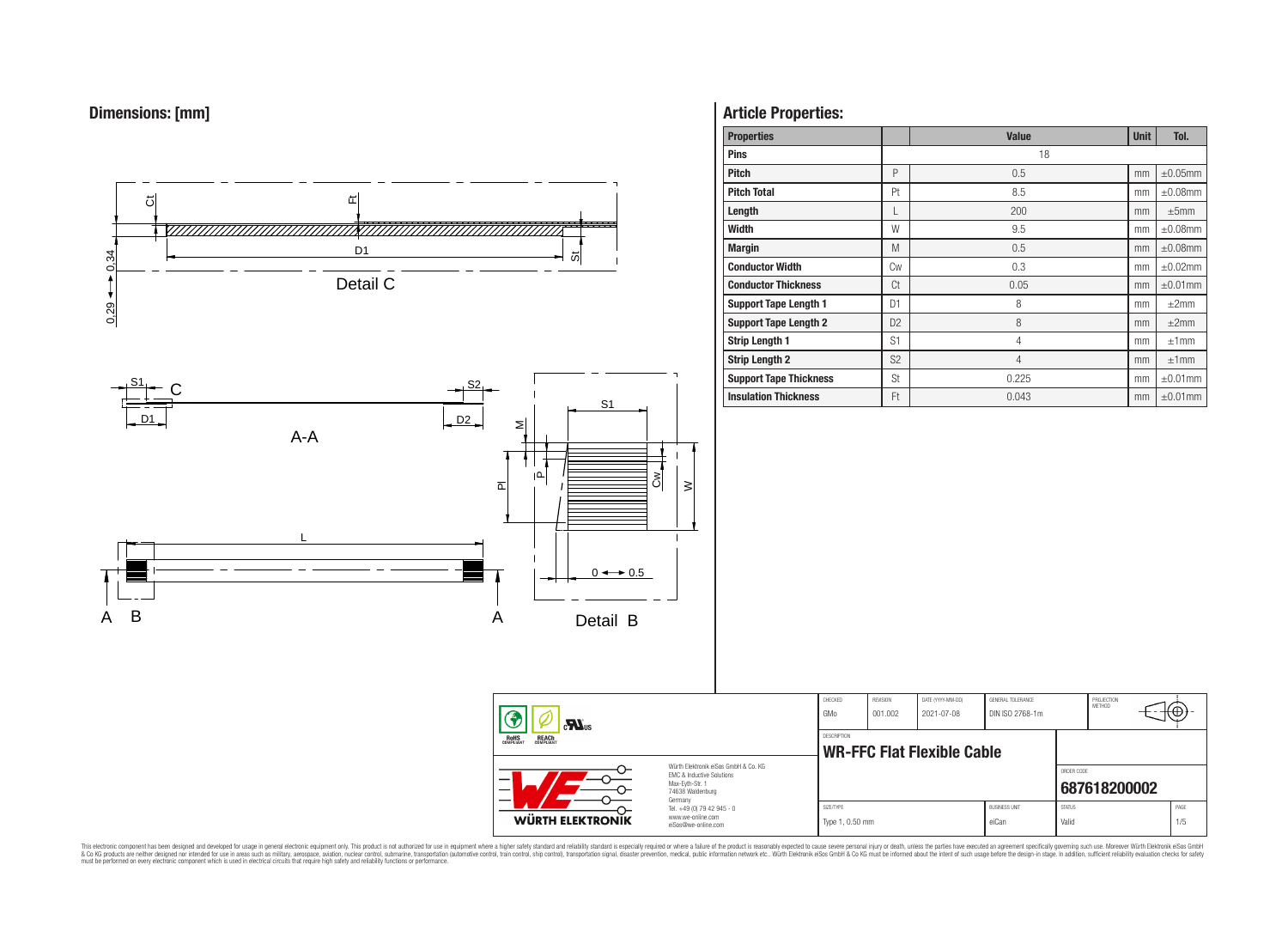# **Kind Properties:**

| <b>Duruping</b> | ററ<br>20 Mating cycles |
|-----------------|------------------------|

# **Material Properties:**

| <b>Insulator Material</b> | PET (White) |  |  |  |  |  |
|---------------------------|-------------|--|--|--|--|--|
| <b>Tape Material</b>      | PET (Blue)  |  |  |  |  |  |
| <b>Contact Material</b>   | Copper      |  |  |  |  |  |
| <b>Contact Plating</b>    | Tin         |  |  |  |  |  |

# **General Information:**

| Operating Temperature                   | -30 up to +105 $^{\circ}$ C |
|-----------------------------------------|-----------------------------|
| <b>Heat Resistance</b>                  | 110 °C x 96 HRS             |
| <b>Flammability Rating according to</b> | UL SUB.758                  |
| <b>Moisture Resistance</b>              | 40 °C, 95 % RH x 96 HRS     |

# **Electrical Properties:**

| <b>Properties</b>            |           | <b>Test conditions</b> | Value | <b>Unit</b> | Tol. |
|------------------------------|-----------|------------------------|-------|-------------|------|
| <b>Rated Current</b>         | 'R        |                        | 0.5   | A           | max. |
| <b>Working Voltage</b>       |           |                        | 60    |             |      |
| <b>Insulation Resistance</b> | $R_{ISO}$ | 500 V (DC)             | 1000  | $M\Omega/m$ | min. |
| <b>Withstanding Voltage</b>  |           | min No Breakdown       | 500   | V(AC)       |      |
| <b>Conductor Resistance</b>  | R         |                        | 1.4   | $\Omega/m$  | max. |
| <b>Contact Resistance</b>    | R         |                        | 20    | mΩ          | max. |

# **Mechanical Properties:**

| <b>Properties</b>              | <b>Test conditions</b> | Value | <b>Unit</b>       | Tol. |
|--------------------------------|------------------------|-------|-------------------|------|
| <b>Elongation of Insulator</b> |                        | 60    | $\frac{0}{0}$     | min. |
| <b>Tensile strength</b>        |                        | 35    | N/mm <sup>2</sup> | min. |
| <b>Flexing test</b>            | $180^\circ$            | 20    | Times             | min. |
| <b>Abrasion</b>                |                        | 10000 | Times             | min. |

# **Certification: RoHS Approval RoHS Approval Compliant** [2011/65/EU&2015/863] **REACh Approval REACh Approval Conform or declared [(EC)1907/2006]**

# **cULus Approval E328849**

| <b>Packaging Properties:</b> |     |
|------------------------------|-----|
| Packaging                    | Bag |

| $\mathbf{M}$ us<br><b>REACH</b><br>COMPLIANT<br><b>ROHS</b><br>COMPLIANT |                                                                                                          | CHECKED<br>GMo               | REVISION<br>001.002 | DATE (YYYY-MM-DD)<br>2021-07-08   | GENERAL TOLERANCE<br>DIN ISO 2768-1m |                        | PROJECTION<br><b>METHOD</b> | ा∖⊕∗        |
|--------------------------------------------------------------------------|----------------------------------------------------------------------------------------------------------|------------------------------|---------------------|-----------------------------------|--------------------------------------|------------------------|-----------------------------|-------------|
|                                                                          |                                                                                                          | <b>DESCRIPTION</b>           |                     | <b>WR-FFC Flat Flexible Cable</b> |                                      |                        |                             |             |
| –<br>—                                                                   | Würth Elektronik eiSos GmbH & Co. KG<br>EMC & Inductive Solutions<br>Max-Evth-Str. 1<br>74638 Waldenburg |                              |                     |                                   |                                      | ORDER CODE             | 687618200002                |             |
| WÜRTH ELEKTRONIK                                                         | Germany<br>Tel. +49 (0) 79 42 945 - 0<br>www.we-online.com<br>eiSos@we-online.com                        | SIZE/TYPE<br>Type 1, 0.50 mm |                     |                                   | <b>BUSINESS UNIT</b><br>eiCan        | <b>STATUS</b><br>Valid |                             | PAGE<br>2/5 |

This electronic component has been designed and developed for usage in general electronic equipment only. This product is not authorized for subserved requipment where a higher selection equipment where a higher selection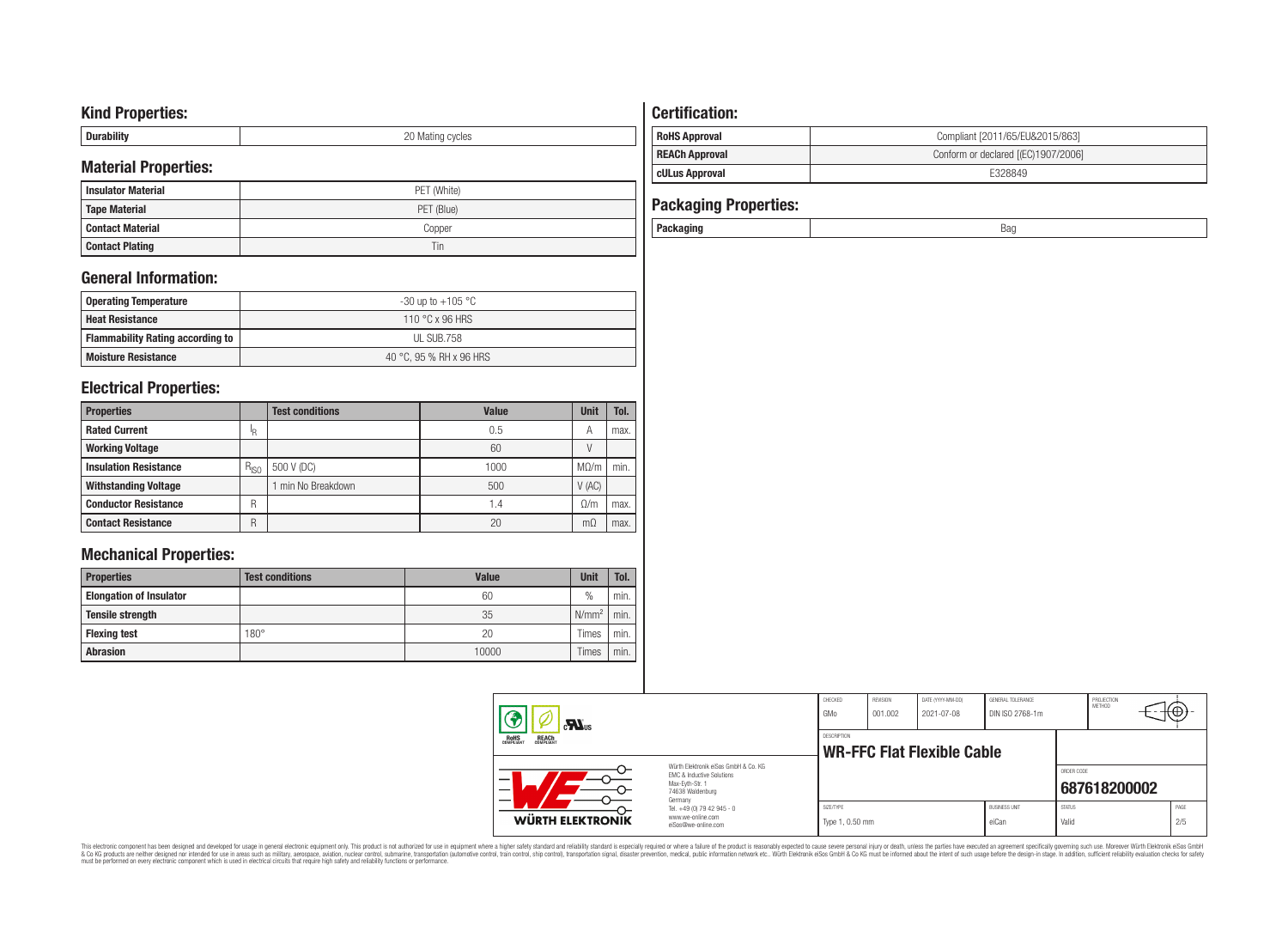

|                                                                                                                                | <b>CHECKED</b><br>GMo                                   | <b>REVISION</b><br>001.002 | DATE (YYYY-MM-DD)<br>2021-07-08 | GENERAL TOLERANCE<br>DIN ISO 2768-1m |                        | PROJECTION<br>METHOD | ₩           |  |
|--------------------------------------------------------------------------------------------------------------------------------|---------------------------------------------------------|----------------------------|---------------------------------|--------------------------------------|------------------------|----------------------|-------------|--|
|                                                                                                                                | <b>DESCRIPTION</b><br><b>WR-FFC Flat Flexible Cable</b> |                            |                                 |                                      |                        |                      |             |  |
| Würth Flektronik eiSos GmbH & Co. KG<br><b>FMC &amp; Inductive Solutions</b><br>Max-Evth-Str. 1<br>74638 Waldenburg<br>Germany |                                                         |                            |                                 |                                      | ORDER CODE             | 687618200002         |             |  |
| Tel. +49 (0) 79 42 945 - 0<br>www.we-online.com<br>eiSos@we-online.com                                                         | SIZE/TYPE<br>Type 1, 0.50 mm                            |                            |                                 | <b>BUSINESS UNIT</b><br>eiCan        | <b>STATUS</b><br>Valid |                      | PAGE<br>3/5 |  |

This electronic component has been designed and developed for usage in general electronic equipment only. This product is not authorized for subserved requipment where a higher selection equipment where a higher selection

WÜRTH ELEKTRONIK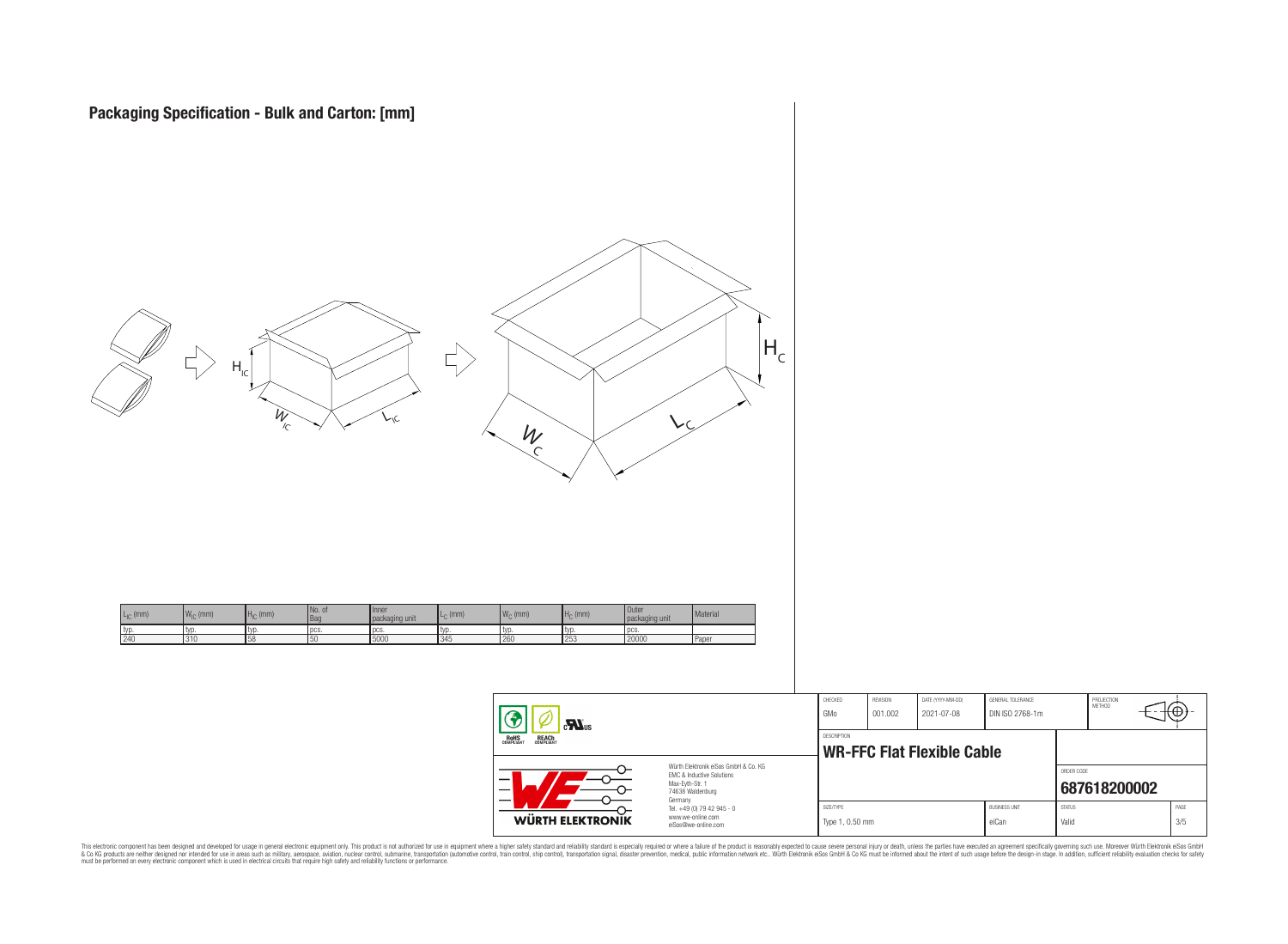# **Cautions and Warnings:**

# **The following conditions apply to all goods within the product series of the Connectors of Würth Elektronik eiSos GmbH & Co. KG:**

#### **General:**

- This mechanical component is designed and manufactured for use in general electronic equipment.
- Würth Elektronik must be asked for written approval (following the PPAP procedure) before incorporating the components into any equipment in fields such as military, aerospace, aviation, nuclear control, submarine, transportation (automotive control, train control, ship control), transportation signal, disaster prevention, medical, public information network, etc. where higher safety and reliability are especially required and/or if there is the possibility of direct damage or human injury.
- Mechanical components that will be used in safety-critical or high-reliability applications, should be pre-evaluated by the customer.
- The mechanical component is designed and manufactured to be used within the datasheet specified values. If the usage and operation conditions specified in the datasheet are not met, the component may be damaged or dissolved.
- Do not drop or impact the components, the component may be damaged.
- Prevent any damage or scratches on the component, especially on the actuator.
- Direct mechanical impact to the product shall be prevented (e.g overlapping of the PCB's).
- Würth Elektronik products are qualified according to international standards, which are listed in each product reliability report. Würth Elektronik does not warrant any customer qualified product characteristics beyond Würth Elektroniks' specifications, for its validity and sustainability over time.
- The responsibility for the applicability of the customer specific products and use in a particular customer design is always within the authority of the customer. All technical specifications for standard products do also apply to customer specific products.
- The mechanical component is designed to be used along with Würth Elektronik counterparts and tools. Würth Elektronik cannot ensure the reliability of these components while being used with other products.

#### **Product Specific:**

#### **Soldering:**

- The solder profile must comply with the technical product specifications. All other profiles will void the warranty.
- All other soldering methods are at the customers' own risk.

#### **Cleaning and Washing:**

- Washing agents used during the production to clean the customer application might damage or change the characteristics of the component, body, pins and termination. Washing agents may have a negative effect on the long-term functionality of the product.
- Using a brush during the cleaning process may deform function relevant areas. Therefore, we do not recommend using a brush during the PCB cleaning process.

#### **Potting and Coating:**

• If the product is potted in the customer application, the potting material might shrink or expand during and after hardening. Shrinking could lead to an incomplete seal, allowing contaminants into the components. Expansion could damage the components. We recommend a manual inspection after potting or coating to avoid these effects.

#### **Storage Conditions:**

- A storage of Würth Elektronik products for longer than 12 months is not recommended. Within other effects, the terminals may suffer degradation, resulting in bad solderability. Therefore, all products shall be used within the period of 12 months based on the day of shipment.
- Do not expose the components to direct sunlight.
- The storage conditions in the original packaging are defined according to DIN EN 61760-2.
- The storage conditions stated in the original packaging apply to the storage time and not to the transportation time of the components.

#### **Packaging:**

• The packaging specifications apply only to purchase orders comprising whole packaging units. If the ordered quantity exceeds or is lower than the specified packaging unit, packaging in accordance with the packaging specifications cannot be ensured.

#### **Handling:**

- Do not repeatedly operate the component with excessive force. It may damage or deform the component resulting in malfunction.
- In the case a product requires particular handling precautions, in addition to the general recommendations mentioned here before, these will appear on the product datasheet
- The temperature rise of the component must be taken into consideration. The operating temperature is comprised of ambient temperature and temperature rise of the component.The operating temperature of the component shall not exceed the maximum temperature specified.

These cautions and warnings comply with the state of the scientific and technical knowledge and are believed to be accurate and reliable. However, no responsibility is assumed for inaccuracies or incompleteness.

| $\mathbf{r}$<br>ROHS<br>COMPLIANT<br><b>REACH</b><br>COMPLIANT |                                                                                                          | CHECKED<br>GMo                                          | REVISION<br>001.002 | DATE (YYYY-MM-DD)<br>2021-07-08 | GENERAL TOLERANCE<br>DIN ISO 2768-1m |                        | PROJECTION<br>METHOD | ₩           |  |
|----------------------------------------------------------------|----------------------------------------------------------------------------------------------------------|---------------------------------------------------------|---------------------|---------------------------------|--------------------------------------|------------------------|----------------------|-------------|--|
|                                                                |                                                                                                          | <b>DESCRIPTION</b><br><b>WR-FFC Flat Flexible Cable</b> |                     |                                 |                                      |                        |                      |             |  |
| –                                                              | Würth Elektronik eiSos GmbH & Co. KG<br>EMC & Inductive Solutions<br>Max-Eyth-Str. 1<br>74638 Waldenburg |                                                         |                     |                                 |                                      | ORDER CODE             | 687618200002         |             |  |
| <b>WÜRTH ELEKTRONIK</b>                                        | Germany<br>Tel. +49 (0) 79 42 945 - 0<br>www.we-online.com<br>eiSos@we-online.com                        | SIZE/TYPE<br>Type 1, 0.50 mm                            |                     |                                 | <b>BUSINESS UNIT</b><br>eiCan        | <b>STATUS</b><br>Valid |                      | PAGE<br>4/5 |  |

This electronic component has been designed and developed for usage in general electronic equipment only. This product is not authorized for use in equipment where a higher safety standard and reliability standard si espec & Ook product a label and the membed of the seasuch as marked and as which such a membed and the such assume that income in the seasuch and the simulation and the such assume that include to the such a membed and the such